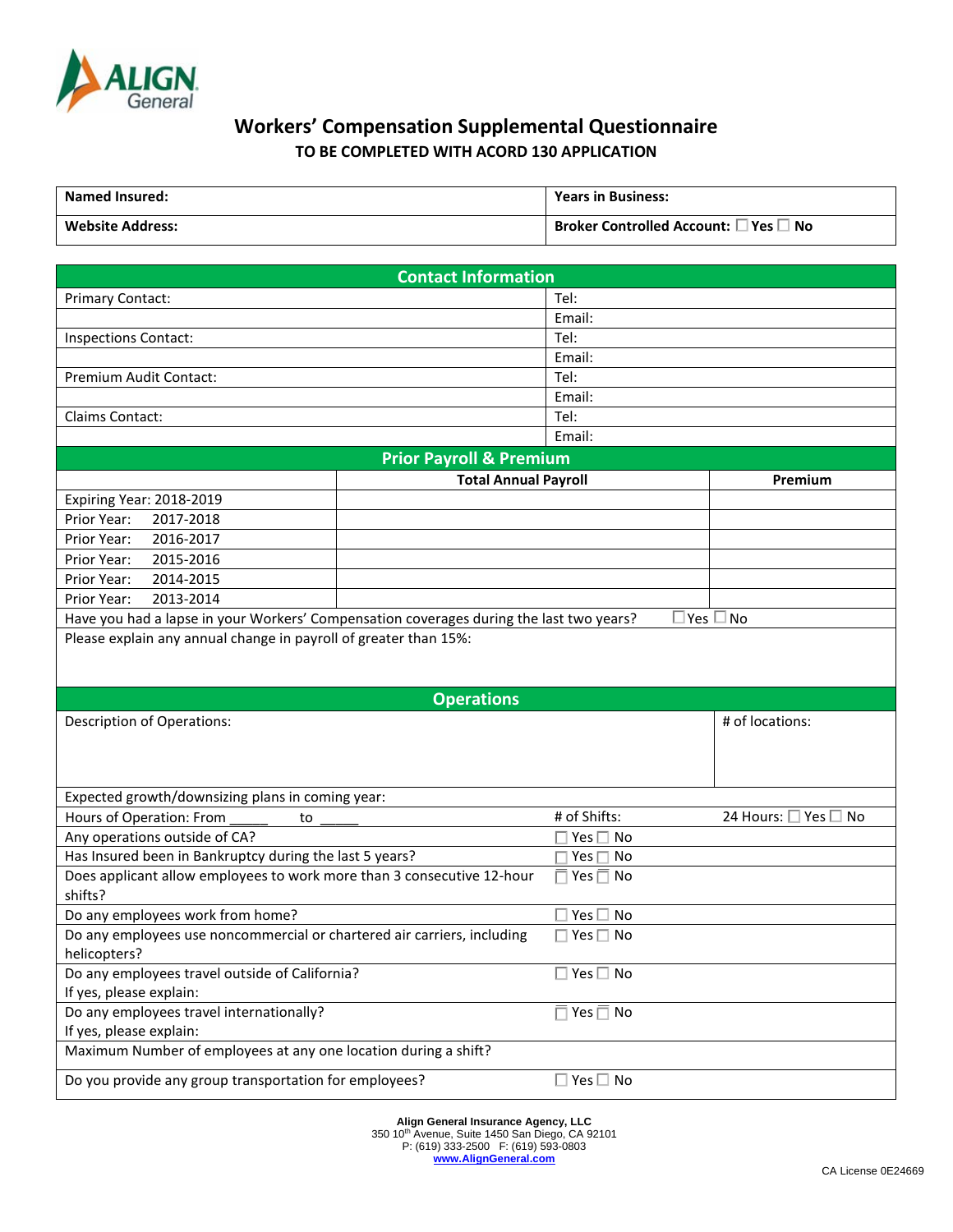

| Age of buildings:                                                                                                                      |                                                          |                                                   |                     |  |
|----------------------------------------------------------------------------------------------------------------------------------------|----------------------------------------------------------|---------------------------------------------------|---------------------|--|
| Is any work done at heights?<br>$\square$ Yes $\square$ No<br>If yes, what is the Maximum height worked?<br>If yes, what type of work: |                                                          |                                                   |                     |  |
|                                                                                                                                        |                                                          |                                                   |                     |  |
| Total # of Employees: _____                                                                                                            | Full Time: _____                                         |                                                   | Part Time: ______   |  |
| # of W-2's issued last year: _____                                                                                                     | Seasonal:                                                |                                                   | Volunteers:         |  |
| How are Employees paid?                                                                                                                | $\Box$ Hourly $\Box$ Commission $\Box$ Piece Rate $\Box$ | $\mathsf{\mathsf{T}}$ Flat Salary $\bigcap$ Other |                     |  |
| Union? $\frac{1}{\sqrt{1-\frac{1}{2}}\sqrt{1-\frac{1}{2}}\left(1-\frac{1}{2}\right)}$<br>How many employees are:                       |                                                          | Non-Union?                                        | Day Laborers? _____ |  |
| If you use Day Laborers please provide details:                                                                                        |                                                          |                                                   |                     |  |
|                                                                                                                                        |                                                          |                                                   |                     |  |
| Actual average hourly wage for employees in governing class: \$                                                                        | /hour                                                    |                                                   |                     |  |
| Annual employee turnover rate: 46                                                                                                      |                                                          | Average tenure of employees: months &<br>years    |                     |  |
| Do you subcontract any work to subcontractors? □ Yes □ No<br>If yes, describe nature of work subcontracted:                            |                                                          |                                                   |                     |  |
| Do you require Certificates of Insurance for Workers' Compensation from subcontractors? □ Yes □ No                                     |                                                          |                                                   |                     |  |
| Do you obtain copies of each sub-contractor's license number? □ Yes □ No                                                               |                                                          |                                                   |                     |  |
|                                                                                                                                        | <b>Healthcare Practices</b>                              |                                                   |                     |  |
| Is a group medical plan provided?                                                                                                      |                                                          | $\square$ Yes $\square$ No                        |                     |  |
| If yes, provide name of healthcare provider:                                                                                           |                                                          |                                                   |                     |  |
| Do employees receive Paid Sick Leave?                                                                                                  |                                                          | $\square$ Yes $\square$ No                        |                     |  |
| Do employees receive Paid Vacation?                                                                                                    |                                                          | $\Box$ Yes $\Box$ No                              |                     |  |
| Do employees participate in a Retirement or Pension Plan?                                                                              |                                                          | $\square$ Yes $\square$ No                        |                     |  |
| Are you currently participating in a Medical Provider Network?                                                                         |                                                          | $\Box$ Yes $\Box$ No                              |                     |  |
| If yes, please provide the name of the current MPN:                                                                                    |                                                          |                                                   |                     |  |
| Does the insured provide CPR training?                                                                                                 |                                                          | $\square$ Yes $\square$ No                        |                     |  |
| Do you have a designated medical clinic where employees are referred for<br>emergency treatment?                                       |                                                          | $\square$ Yes $\square$ No                        |                     |  |
| Do you have or do you agree to participate in a Return to Work Program<br>for Injured Employees?                                       |                                                          | $\square$ Yes $\square$ No                        |                     |  |
| Is modified work available for injured employees?                                                                                      |                                                          | $\square$ Yes $\square$ No                        |                     |  |
| <b>Hiring Practices</b>                                                                                                                |                                                          |                                                   |                     |  |
| <b>Employment Application:</b><br>∃res □ No                                                                                            |                                                          | Reference Checks:                                 | Yes □ No            |  |
| Pre / Post-Employment Physicals:<br>∃Yes □ No                                                                                          |                                                          | <b>Background Checks:</b>                         | Yes<br>∃No          |  |
| Drug Testing:<br>$\mathsf{Yes} \ \square$ No                                                                                           |                                                          | Pathogenic Testing:                               | Yes [<br>⊥No        |  |
| <b>Audiometric Testing:</b><br>∃Yes□ No                                                                                                |                                                          | <b>Orthopedic Back Testing:</b>                   | ∣Yes I⊟ No          |  |
| New employee orientation:<br>$\square$ Yes $\square$ No                                                                                |                                                          | <b>MVR Checks:</b>                                | ∃Yes □ No           |  |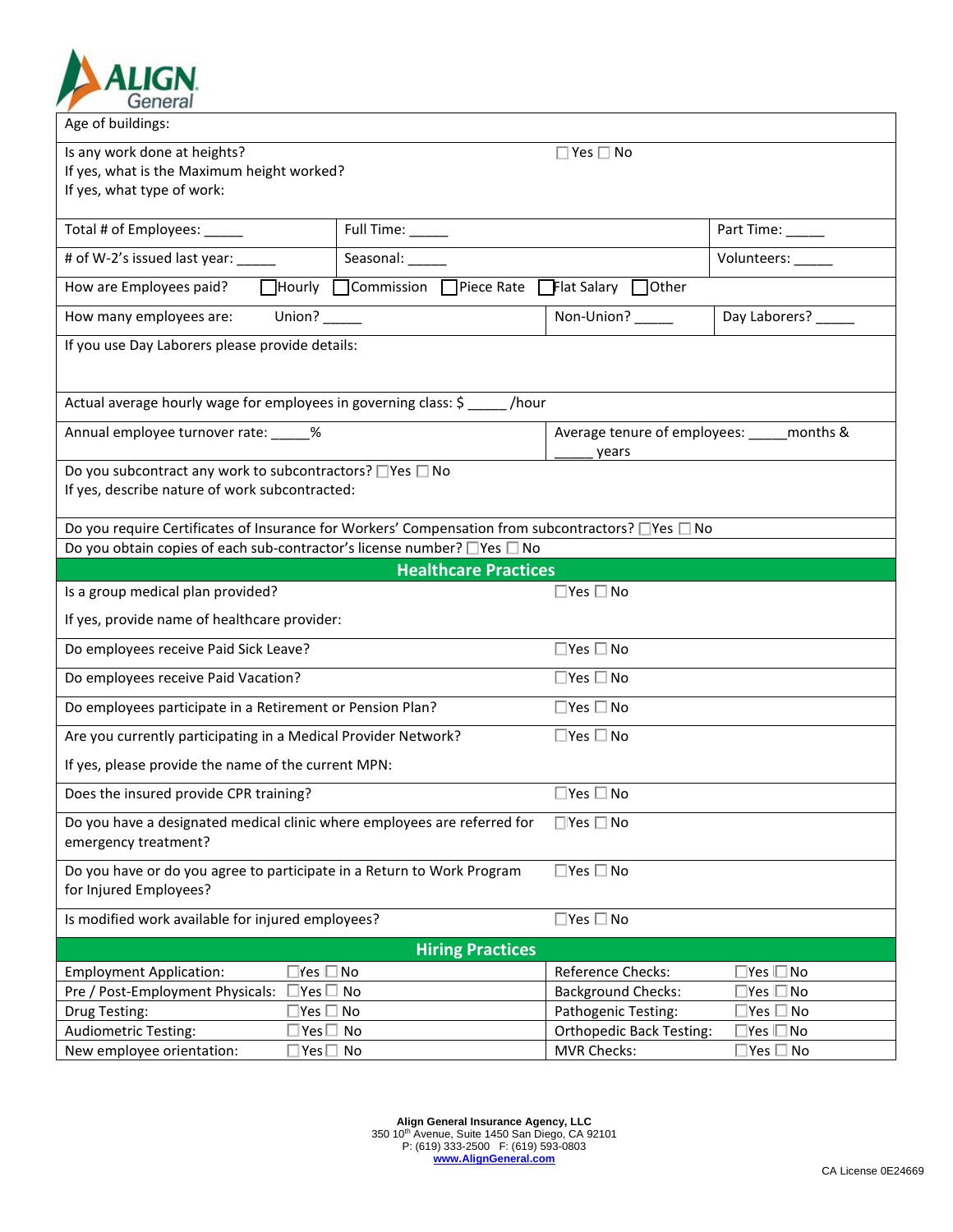

| <b>Safety Program &amp; Organization</b>                                                                     |                                                                    |  |  |
|--------------------------------------------------------------------------------------------------------------|--------------------------------------------------------------------|--|--|
| Is there a designated Safety Director? □Yes □ No □Full Time □ Part Time                                      |                                                                    |  |  |
| If yes, Name & Title:                                                                                        |                                                                    |  |  |
| Tenure of Employment:                                                                                        |                                                                    |  |  |
| Are OSHA logs maintained? □ Yes □ No                                                                         | Is there a Written Safety Program in place?                        |  |  |
|                                                                                                              | $\square$ Yes $\square$ No                                         |  |  |
| Any OSHA violations within the last 3 years?                                                                 | $\square$ Yes $\square$ No                                         |  |  |
| Are safety meetings conducted?                                                                               | $\square$ Yes $\square$ No                                         |  |  |
| If yes, how often? Daily Weekly Monthly Quarterly Other                                                      |                                                                    |  |  |
| Is there an accident investigation program in place?                                                         | $\exists$ Yes $\Box$ No                                            |  |  |
| Are there disciplinary procedures for employees who are in violation of Company policy? $\Box$ Yes $\Box$ No |                                                                    |  |  |
| How often is Drug Testing conducted? Never At Hire Random For cause Suspicion                                |                                                                    |  |  |
|                                                                                                              |                                                                    |  |  |
| Personal Protection Equipment provided?                                                                      | $\Box$ Yes $\Box$ No $\Box$ N/A                                    |  |  |
| If yes, please describe:                                                                                     |                                                                    |  |  |
| Manual Lifting - Maximum Weight:                                                                             |                                                                    |  |  |
| Is there a Safety Incentive Plan for employees?                                                              | $\square$ Yes $\square$ No                                         |  |  |
| If yes, please describe:                                                                                     |                                                                    |  |  |
| Is senior management aware of all Workers' Compensation claims?                                              | Yes $\Box$ No                                                      |  |  |
| Any Catastrophic or Occupational Disease Exposure?                                                           | Yes □ No                                                           |  |  |
| Are claims reported within 24 hours?<br>$\exists$ Yes $\Box$ No                                              | Are you SB 198 complaint?<br>Yes $\mathsf{\Gamma}$<br>No           |  |  |
| Is work area congested?<br>∃Yes □ No                                                                         | Are premises maintained?<br>$\mathsf{Yes} \,\square\, \mathsf{No}$ |  |  |
| General-Ops - Auto: (Complete only if you have OWNED vehicles)                                               |                                                                    |  |  |
| Do you have any vehicles for hire? $\Box$ Yes $\Box$ No If yes, please also complete the Trucking section.   |                                                                    |  |  |
| # of Medium Vehicles:<br># of Light Vehicles:                                                                | # of Heavy Vehicles:                                               |  |  |
| # of Extra-Heavy Vehicles:                                                                                   | Total # of Vehicles:                                               |  |  |
| Maximum radius of operations:                                                                                | Any overnight travel? □ Yes □ No                                   |  |  |
| If any Out of State travel, please provide details:                                                          |                                                                    |  |  |
|                                                                                                              |                                                                    |  |  |
| Do drivers unload vehicles?<br>∃lYes □ No                                                                    | Motor Carrier Filings: □Yes □ No MCP #:                            |  |  |
| Vehicles taken home:<br>]Yes I□No                                                                            | Allow Personal use of vehicles:<br>$\square$ Yes $\square$ No      |  |  |
| MVR's reviewed annually:<br>]Yes □No                                                                         | Participating in CA Pull program: $\Box$ Yes $\Box$ No             |  |  |
| Drivers under the age of 25:<br>$\Box$ Yes $\Box$<br>No                                                      | Fleet Maintenance Program:<br>$\Box$ Yes $\Box$ No                 |  |  |
| Do any vehicles have lift-gates?□Yes □ No                                                                    | Special Equipment attached to vehicles or Trailers:                |  |  |
|                                                                                                              | $\square$ Yes $\square$ No                                         |  |  |
| <b>Contractors</b>                                                                                           |                                                                    |  |  |
| Contractors' License #:                                                                                      | Specific Trade:                                                    |  |  |
|                                                                                                              |                                                                    |  |  |
|                                                                                                              |                                                                    |  |  |
| Years in Trade:                                                                                              | Operations:                                                        |  |  |
|                                                                                                              |                                                                    |  |  |
| <b>Estimated Gross Payroll:</b>                                                                              | Gross Receipts: \$                                                 |  |  |
| Sub-Contractor Cost: \$                                                                                      | Do you provide Waivers of Subrogation? □ Yes □ No                  |  |  |
| Do you require Certificates of Insurance? □ Yes □ No                                                         | Do you require Workers' Compensation? □ Yes □ No                   |  |  |
| Maximum Height work is performed:                                                                            | Maximum Depth underground work is performed:                       |  |  |
| Average Job Size:                                                                                            | Maximum Job Size:                                                  |  |  |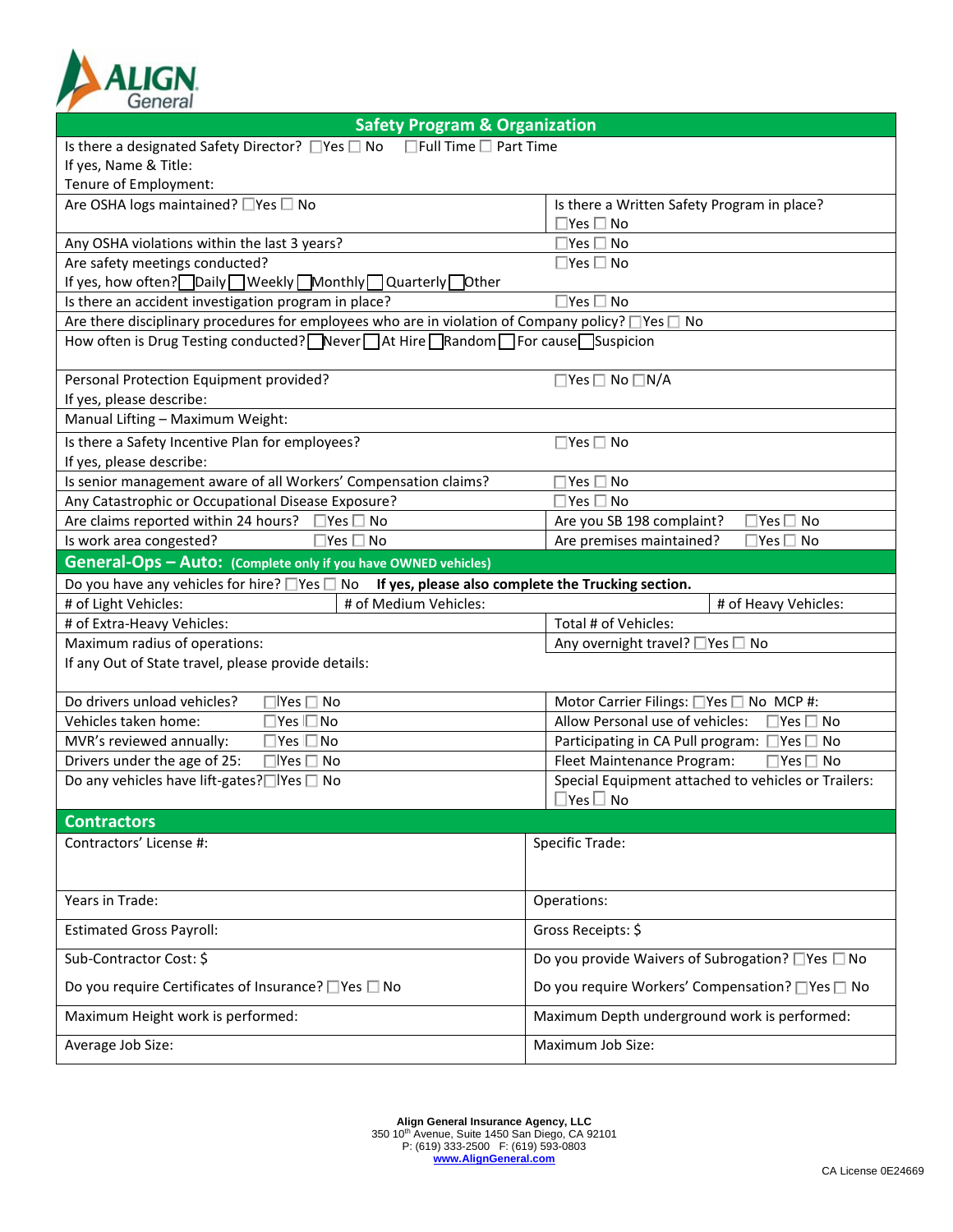

| Each row must total 100%:                                                |                                                                         |                                                                                                 |
|--------------------------------------------------------------------------|-------------------------------------------------------------------------|-------------------------------------------------------------------------------------------------|
| % Commercial: ______                                                     | % Condo/Apts.: _____                                                    | % Residential:                                                                                  |
| % New:                                                                   | % Remodeling: ____                                                      | % Service/Repair: ______                                                                        |
| % Exterior:                                                              | % Interior:                                                             | % Government:                                                                                   |
|                                                                          |                                                                         |                                                                                                 |
| Do you perform any of the following types of work?                       |                                                                         |                                                                                                 |
| $\Box$ Yes $\Box$ No<br>Asbestos:                                        | Blasting:<br>$\Box$ Yes $\Box$ No                                       | $\Box$ Yes $\Box$ No<br>Demolition:<br>Drilling:<br>$\square$ Yes $\square$ No                  |
| $\Box$ Yes I $\Box$ No<br>Gas Mains:<br>$\square$ Yes $\square$ No       | Highway Work: □Yes □ No                                                 | $\square$ Yes $\square$ No<br>$\square$ Yes $\square$ No<br>Grading:<br>Excavation:<br>Roofing: |
| Sewer:<br>$\square$ Yes $\square$ No<br>Framing:                         | Tunneling:<br>$\square$ Yes $\square$ No<br>Concrete Tilt-up: □Yes □ No | $\square$ Yes $\square$ No<br>Spray Painting: □Yes □ No<br>Steel Erection: □Yes □ No            |
|                                                                          |                                                                         |                                                                                                 |
| Does your work require the use of Cranes?                                | $\Box$ Yes $\Box$ No                                                    | Other use of heavy equipment: $\Box$ Yes $\Box$ No                                              |
| If yes, please describe:                                                 |                                                                         | If yes, please describe:                                                                        |
|                                                                          |                                                                         |                                                                                                 |
| Does your work require the use of Scaffolding? $\Box$ Yes $\Box$ No      |                                                                         | If yes, who does the set-up/take down?                                                          |
|                                                                          |                                                                         |                                                                                                 |
| What type of protective equipment is required?                           |                                                                         |                                                                                                 |
| <b>Restaurants</b>                                                       |                                                                         |                                                                                                 |
| Is there a bar/lounge? $\Box$ Yes $\Box$ No                              |                                                                         |                                                                                                 |
| % of Sales - Food:                                                       |                                                                         | % of Sales - Liquor:                                                                            |
| Special Events Setup: $\Box$ Yes $\Box$ No If yes, please describe:      |                                                                         |                                                                                                 |
| Entertainment Setup: $\Box$ Yes $\Box$ No If yes, please describe:       |                                                                         |                                                                                                 |
| Catering or Delivery: $\Box$ Yes $\Box$ No If yes, please describe:      |                                                                         |                                                                                                 |
|                                                                          |                                                                         |                                                                                                 |
| <b>Maximum Delivery Radius:</b>                                          |                                                                         | Delivery Hours:                                                                                 |
| Do you perform MVR checks on drivers?                                    |                                                                         | Vehicles used: $\square$ Personal $\square$ Company $\square$ Both                              |
| Number of Wait staff:                                                    | Number of Bartenders:                                                   | Number of Cooks:                                                                                |
| Average entrée price: \$                                                 |                                                                         | Multiple floors: □ Yes □ No                                                                     |
| Valet Service: □ Yes □ No                                                | Employees: $\square$                                                    | Sub-Contractors: □                                                                              |
| Are non-slip shoes required? $\Box$ Yes $\Box$ No                        |                                                                         | Do you have non-slip flooring? $\Box$ Yes $\Box$ No                                             |
| <b>Hotels</b>                                                            |                                                                         |                                                                                                 |
| Year Built:                                                              |                                                                         | Number of Stories:                                                                              |
|                                                                          |                                                                         |                                                                                                 |
| Number of Rooms:                                                         |                                                                         | Average Room Rate: \$                                                                           |
| Restaurant on site:                                                      | $\square$ Yes $\square$ No                                              | Conference Center:<br>$\square$ Yes $\square$ No                                                |
| Shuttle Service Provided:                                                | $\square$ Yes $\square$ No                                              | If yes, type and number of vehicles:                                                            |
| Manager on site 24 hours a day: $\Box$ Yes $\Box$ No                     |                                                                         | $\square$ Yes $\square$ No<br>Security Cameras on site:                                         |
| Do on-site managers evict tenants themselves? $\square$ Yes $\square$ No |                                                                         | Armed Security on site:<br>$\Box$ Yes $\Box$ No                                                 |
| Any Robberies or Burglaries in the last 3 years? $\Box$ Yes $\Box$ No    |                                                                         | $\square$ Yes $\square$ No<br>Weapons kept on site:                                             |

**Align General Insurance Agency, LLC** 350 10th Avenue, Suite 1450 San Diego, CA 92101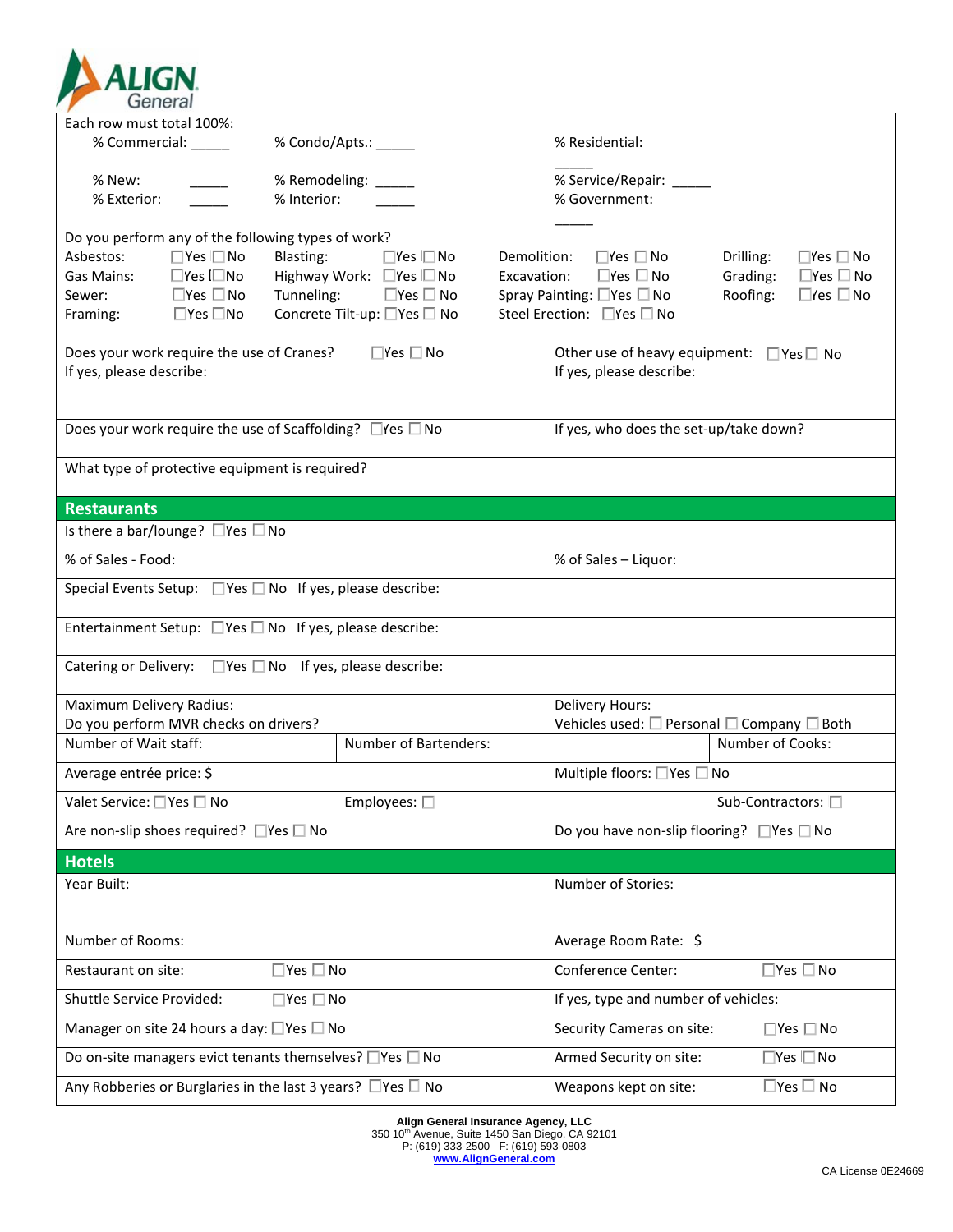

| List of operations Sub-Contracted to Others (check all that apply):                                                                                                      |                                                    |                                                                      |                                                                                                                    |                            |
|--------------------------------------------------------------------------------------------------------------------------------------------------------------------------|----------------------------------------------------|----------------------------------------------------------------------|--------------------------------------------------------------------------------------------------------------------|----------------------------|
| Window Cleaning: □ Yes □ No<br>Roofing:<br>$\Box$ Yes $\Box$ No                                                                                                          | Tree Trimming: □ Yes □ No<br>Landscaping:          | $\square$ Yes $\square$ No                                           | Pool Cleaning: □ Yes □ No<br>Lifeguard:<br>$\square$ Yes $\square$ No                                              |                            |
| Maximum Height work is performed:                                                                                                                                        |                                                    |                                                                      |                                                                                                                    |                            |
| Housekeeping Exposures:<br>Moving of Furniture:<br>Mattress Flipping or rotating:<br>If yes to either, do you require more than 1 person? $\Box$ Yes $\Box$ No           | $\Box$ Yes $\Box$ No<br>$\square$ Yes $\square$ No |                                                                      |                                                                                                                    |                            |
| <b>Apartments</b>                                                                                                                                                        |                                                    |                                                                      |                                                                                                                    |                            |
| Year Built:                                                                                                                                                              |                                                    |                                                                      | Number of Stories:                                                                                                 |                            |
| Number of Units:                                                                                                                                                         |                                                    |                                                                      | Average Rental Rate:                                                                                               |                            |
| List of Operations Sub-Contracted to Others:<br>Window Cleaning:<br>$\Box$ Yes $\Box$ No<br>Roofing:<br>$\Box$ Yes $\Box$ No<br>Carpet Cleaning:<br>$\Box$ Yes $\Box$ No | Tree Trimming:<br>Landscaping:<br>Pool Cleaning:   | $\Box$ Yes $\Box$ No<br>$\Box$ Yes $\Box$ No<br>$\Box$ Yes $\Box$ No | Above ground work: □Yes I□No<br>Mowing:<br>$\Box$ Yes $\Box$ No<br><b>Security Guards:</b><br>$\Box$ Yes $\Box$ No |                            |
| Do on-site managers evict tenants themselves: □Yes □ No                                                                                                                  |                                                    |                                                                      | Manager on site 24 hours a day: □Yes □ No                                                                          |                            |
| When showing Units to prospective tenants, what Safety Procedures are in place?                                                                                          |                                                    |                                                                      |                                                                                                                    |                            |
| If Lodging is provided by the Employer, what is the Market Value of such lodging to the Employee? \$                                                                     |                                                    |                                                                      |                                                                                                                    |                            |
| <b>Warehousing/Manufacturing</b>                                                                                                                                         |                                                    |                                                                      |                                                                                                                    |                            |
| <b>Mechanical Equipment Used:</b>                                                                                                                                        |                                                    |                                                                      |                                                                                                                    |                            |
| $\Box$ Yes $\Box$ No<br>Cranes:                                                                                                                                          | Overhead Cranes: □Yes □ No                         |                                                                      | Conveyors:                                                                                                         | $\square$ Yes $\square$ No |
| Forklifts:<br>$\Box$ Yes $\Box$ No                                                                                                                                       | Pallet Jacks:                                      | $\Box$ Yes $\Box$ No                                                 | Electroplating:                                                                                                    | $\Box$ Yes $\Box$ No       |
| If yes, fall-protection plan:<br>Scissor Lifts: □Yes □ No                                                                                                                |                                                    | $\square$ Yes $\square$ No                                           |                                                                                                                    |                            |
| Certified forklift operator training:                                                                                                                                    |                                                    | $\square$ Yes $\square$ No                                           |                                                                                                                    |                            |
| Number of Certified forklift operators:                                                                                                                                  |                                                    |                                                                      |                                                                                                                    |                            |
| Manual Lifting - Maximum weight:                                                                                                                                         |                                                    |                                                                      | Maximum Height worked:                                                                                             |                            |
| Maximum Storage Height:                                                                                                                                                  |                                                    |                                                                      | Ladder Height:                                                                                                     |                            |
| Machine Guarding: Lock Out/Tag Out: $\Box$ Point of Operation $\Box$ Drive Mechanism                                                                                     |                                                    |                                                                      | <b>Moving Parts</b><br>$\mathbf{1}$                                                                                |                            |
| Punch Press: □Yes □ No Number of Punch Presses:                                                                                                                          |                                                    | Age of Punch Presses:                                                | Are they properly guarded? $\Box$ Yes $\Box$ No                                                                    |                            |
| Describe Personal Protection Equipment if provided or in use:                                                                                                            |                                                    |                                                                      |                                                                                                                    |                            |
| Any use of flammable, explosive, chemical, or gaseous materials?<br>$\Box$ Yes $\Box$ No                                                                                 |                                                    |                                                                      |                                                                                                                    |                            |
| Loading/Unloading at insured facility performed by employees:<br>$\Box$ Yes $\Box$ No                                                                                    |                                                    |                                                                      |                                                                                                                    |                            |
| Loading/Unloading at customer facility performed by employees:<br>$\Box$ Yes $\Box$ No                                                                                   |                                                    |                                                                      |                                                                                                                    |                            |
| If yes, please complete General-Ops - Auto section.<br>Offsite Delivery with owned vehicles: $\Box$ Yes $\Box$ No                                                        |                                                    |                                                                      |                                                                                                                    |                            |
| <b>Auto Dealers &amp; Service</b>                                                                                                                                        |                                                    |                                                                      |                                                                                                                    |                            |
|                                                                                                                                                                          |                                                    |                                                                      |                                                                                                                    |                            |

**Align General Insurance Agency, LLC** 350 10th Avenue, Suite 1450 San Diego, CA 92101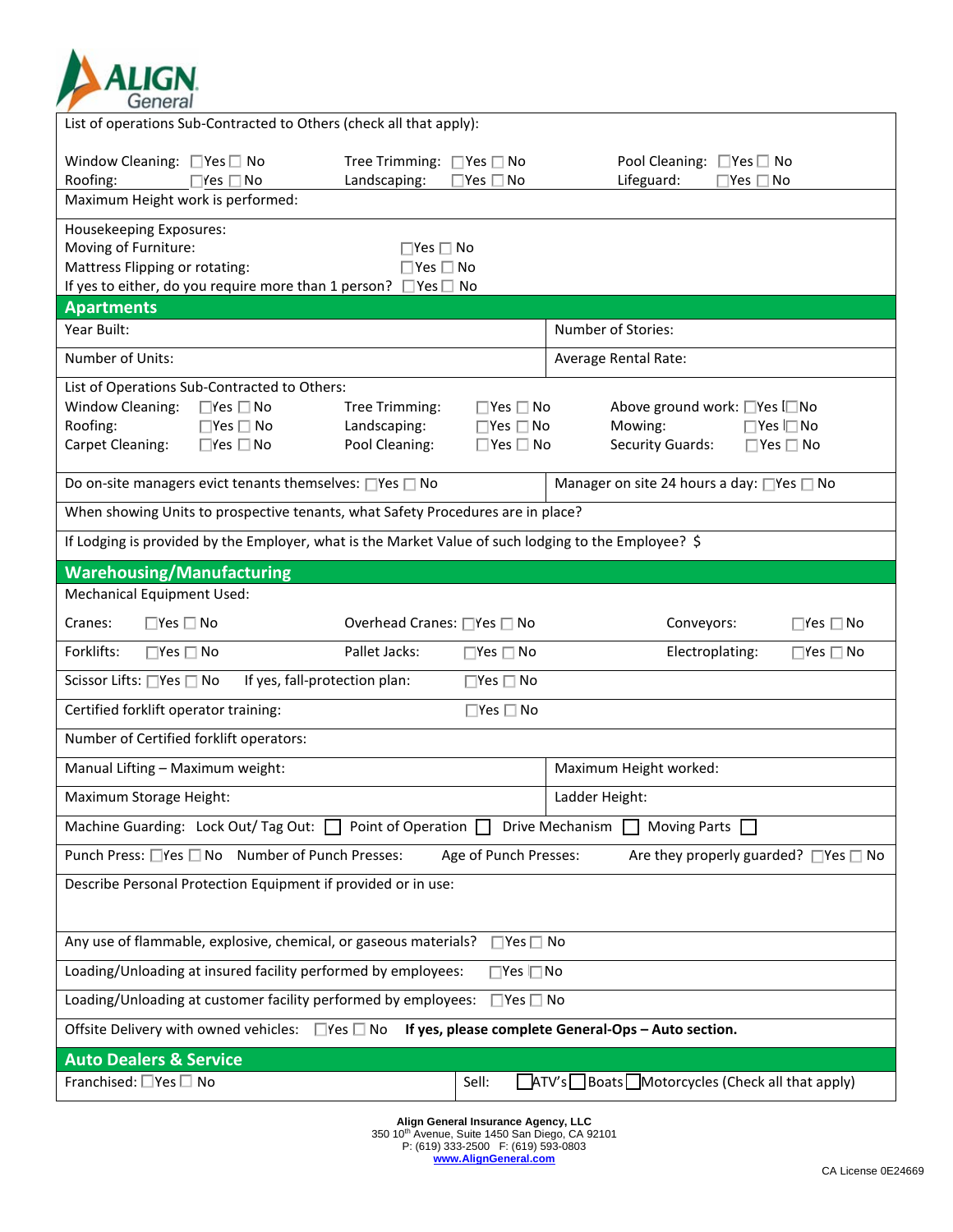

| Percentage Sales:                                                                                                   | % New Car | % Used Car                                                                               |                                                                  | % Body Shop                           |  |
|---------------------------------------------------------------------------------------------------------------------|-----------|------------------------------------------------------------------------------------------|------------------------------------------------------------------|---------------------------------------|--|
|                                                                                                                     | % Parts   | % Repair                                                                                 |                                                                  |                                       |  |
| # of vehicles used in Parts Delivery (if applicable):                                                               |           |                                                                                          |                                                                  |                                       |  |
| Age of Drivers:                                                                                                     |           |                                                                                          | Under 25: $\Box$ Yes $\Box$ No                                   |                                       |  |
| Are salespersons provided a company vehicle for personal use? $\square$ Yes $\square$ No<br>Number of Salespersons: |           |                                                                                          |                                                                  |                                       |  |
| Any of the following?                                                                                               |           | Towing:<br>$\Box$ Yes $\Box$ No                                                          | Roadside Assistance:                                             | $\square$ Yes $\square$ No            |  |
| Auto Transport:□Yes □ No<br>If you have a Body Shop with a Paint Booth:                                             |           | Tire Repair: $\Box$ Yes $\Box$ No                                                        |                                                                  | Caged Tire Repair process: □ Yes □ No |  |
| Do you have an approved Spray Booth?                                                                                |           | $\Box$ Yes $\Box$ No                                                                     |                                                                  |                                       |  |
| Do employees wear/use respiratory protection? □ Yes □ No                                                            |           |                                                                                          |                                                                  |                                       |  |
|                                                                                                                     |           | Are employees properly trained in the use of respiratory equipment? $\Box$ Yes $\Box$ No |                                                                  |                                       |  |
| <b>Electrical Contractors</b>                                                                                       |           |                                                                                          |                                                                  |                                       |  |
| Percentage of Work:                                                                                                 |           | % Industrial                                                                             | % Commercial                                                     | % Residential                         |  |
|                                                                                                                     |           | % New Construction                                                                       | % Remodel                                                        |                                       |  |
| Are you properly Licensed?                                                                                          |           | $\square$ Yes $\square$ No                                                               | License #:                                                       |                                       |  |
| Do you perform work on Power Lines? $\square$ Yes $\square$ No                                                      |           |                                                                                          | Do you perform work on Transformers?                             |                                       |  |
|                                                                                                                     |           |                                                                                          | $\Box$ Yes $\Box$ No                                             |                                       |  |
| Maximum Height Exposure:                                                                                            |           |                                                                                          | Percentage of Aerial Work: _____%                                |                                       |  |
| Do you own a Bucket Truck or Trailer? $\square$ Yes $\square$ No                                                    |           | Involved in any underground work:<br>$\Box$ Yes $\Box$ No                                |                                                                  |                                       |  |
| <b>HVAC Contractors</b>                                                                                             |           |                                                                                          |                                                                  |                                       |  |
| Percentage of Work:                                                                                                 |           | % Industrial                                                                             | % Commercial                                                     | % Residential                         |  |
|                                                                                                                     |           | % New Construction                                                                       | % Remodel                                                        |                                       |  |
|                                                                                                                     |           | % Electric                                                                               | % Gas                                                            | % LPG                                 |  |
| Are you properly Licensed? □ Yes □ No                                                                               |           |                                                                                          | License #:                                                       |                                       |  |
| Do you remove or repair Boilers? $\square$ Yes $\square$ No                                                         |           |                                                                                          | Are you involved in asbestos removal? $\square$ Yes $\square$ No |                                       |  |
| <b>Masonry Contractors</b>                                                                                          |           |                                                                                          |                                                                  |                                       |  |
| Percentage of Work:                                                                                                 |           | % Industrial                                                                             | % Commercial                                                     | % Residential                         |  |
|                                                                                                                     |           | % New Construction                                                                       | % Remodel                                                        |                                       |  |
| Maximum height work is performed:                                                                                   |           |                                                                                          | Involved in Sandblasting: □ Yes □ No<br>% of Business:           |                                       |  |
| What type of personal protection equipment is provided?                                                             |           |                                                                                          |                                                                  |                                       |  |
| Are you involved in Demolition of Buildings?                                                                        |           | $\Box$ Yes $\Box$ No                                                                     |                                                                  |                                       |  |
| Do you work with scaffolding?                                                                                       |           | $\square$ Yes $\square$ No                                                               | If yes, up to what height:                                       |                                       |  |
| Who sets up / takes down the scaffolding?                                                                           |           |                                                                                          |                                                                  |                                       |  |
|                                                                                                                     |           |                                                                                          |                                                                  |                                       |  |
| <b>Painting Contractors</b><br>Percentage of Work:                                                                  |           | % Industrial                                                                             | % Commercial                                                     |                                       |  |
|                                                                                                                     |           |                                                                                          |                                                                  | % Residential                         |  |
|                                                                                                                     |           | % New Construction                                                                       | % Remodel                                                        |                                       |  |

**Align General Insurance Agency, LLC** 350 10th Avenue, Suite 1450 San Diego, CA 92101 P: (619) 333-2500 F: (619) 593-0803 **www.AlignGeneral.com**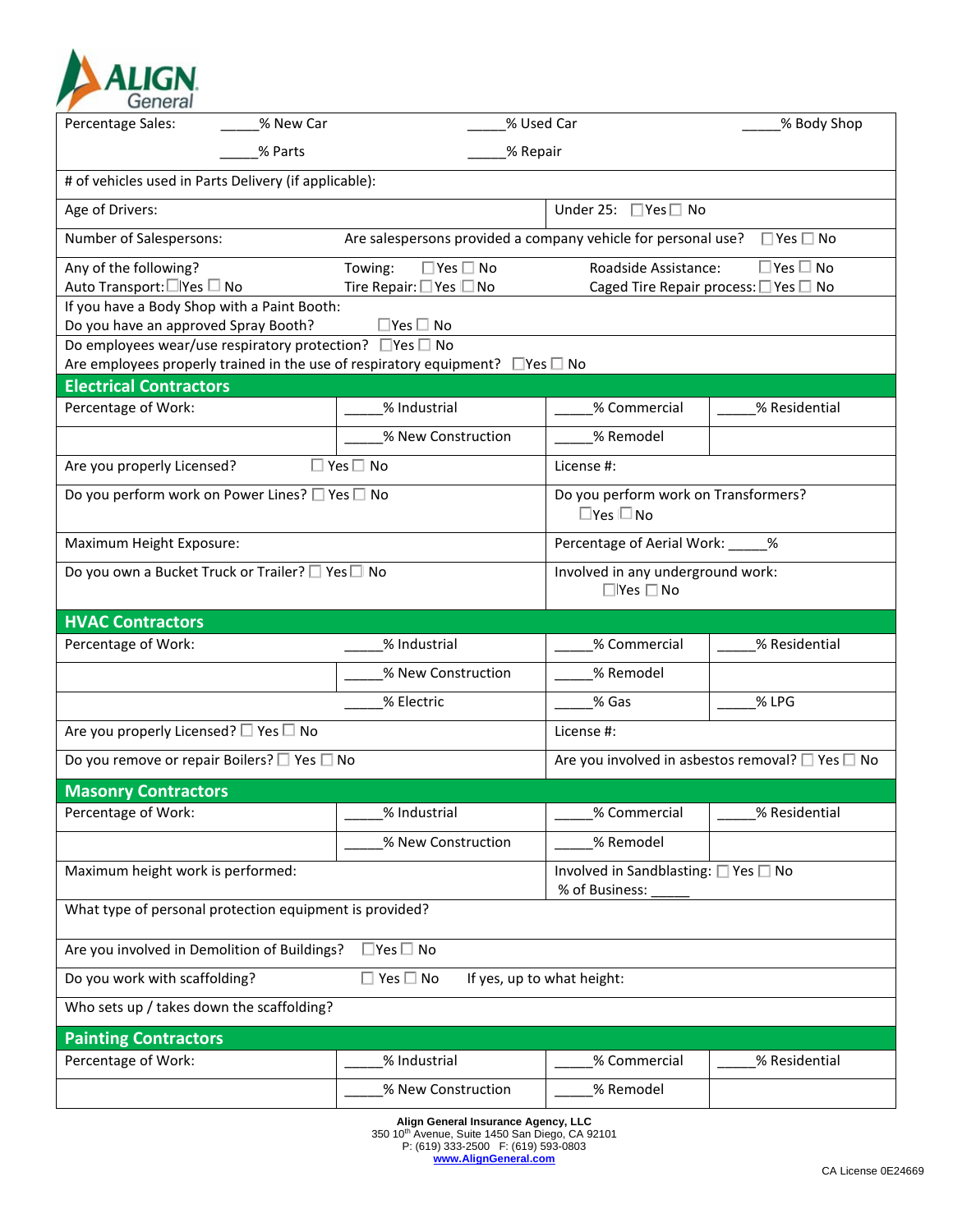

| Do you perform Sandblasting? □ Yes □ No                                                                              | Do you perform any Bridge Work? □ Yes □ No      |                                                    |  |
|----------------------------------------------------------------------------------------------------------------------|-------------------------------------------------|----------------------------------------------------|--|
| Do you work in the interior of tanks or work in confined spaces?<br>$\Box$ Yes $\Box$ No                             |                                                 |                                                    |  |
| Do you provide any transportation for employees?<br>$\Box$ Yes $\Box$ No                                             |                                                 |                                                    |  |
| Maximum height work is performed: Interior:<br>Exterior:                                                             |                                                 |                                                    |  |
| Are all flammables and paint stored in accordance with all state and federal regulations? $\square$ Yes $\square$ No |                                                 |                                                    |  |
| <b>Plumbing Contractors</b>                                                                                          |                                                 |                                                    |  |
| Percentage of Work:<br>% Industrial                                                                                  | % Commercial                                    | % Residential                                      |  |
| % Interior                                                                                                           |                                                 | % Exterior                                         |  |
| $\Box$ Yes $\Box$ No<br>Are you properly Licensed?                                                                   | License #:                                      |                                                    |  |
| Do you work in refineries, large manufacturing facilities, or wastewater plants? $\square$ Yes $\square$ No          |                                                 |                                                    |  |
| Do you work with asbestos removal or pipe insulation?                                                                | Yes $\square$ No                                |                                                    |  |
| Do you work with asbestos removal or pipe insulation?                                                                | Yes $\square$ No                                |                                                    |  |
| Yes $\square$ No<br>Do you work on LPG equipment?                                                                    |                                                 |                                                    |  |
| Do you work on gas lines outside of buildings?<br>$\Box$ Yes $\Box$ No                                               |                                                 |                                                    |  |
| Any trenching or excavating?<br>$\square$ Yes $\square$ No<br>If yes, at what depth:                                 |                                                 |                                                    |  |
| How are utilities identified, please describe?                                                                       |                                                 |                                                    |  |
| Do you offer 24 hour service?<br>$\square$ Yes $\square$ No                                                          |                                                 | Do you clean sewers or industrial drains? Yes △ No |  |
|                                                                                                                      |                                                 |                                                    |  |
| <b>Landscape Contractors</b>                                                                                         |                                                 |                                                    |  |
| Percentage of Work:<br>% Industrial                                                                                  | % Commercial                                    | % Residential                                      |  |
| Do you build retaining walls?<br>$\square$ Yes $\square$ No                                                          | Do you trim trees? □ Yes □ No                   |                                                    |  |
| Are day laborers used in your operations? $\square$ Yes $\square$ No                                                 | Is work seasonal?<br>$\square$ Yes $\square$ No |                                                    |  |
| What type of mechanical equipment do you use, please describe?                                                       |                                                 |                                                    |  |
| How are utilities identified, please describe?                                                                       |                                                 |                                                    |  |
| Maximum depth of work:                                                                                               | Does your work ever require blasting?           | $\square$ Yes $\square$                            |  |
| Do you work near major highways or interstates?                                                                      | $\square$ Yes $\square$ No                      |                                                    |  |
| Are you involved in Reclamation Work or Clearing of Land?                                                            | $\square$ Yes $\square$ No                      |                                                    |  |
| Do you take precautionary measures to protect and prevent a collapse?                                                | $\Box$ Yes $\Box$ No                            |                                                    |  |
| Are you involved in Reclamation Work or Clearing of Land?                                                            | $\Box$ Yes $\Box$ No                            |                                                    |  |
| Do you use hazardous pesticides and fertilizers?                                                                     | $\Box$ Yes $\Box$ No                            |                                                    |  |